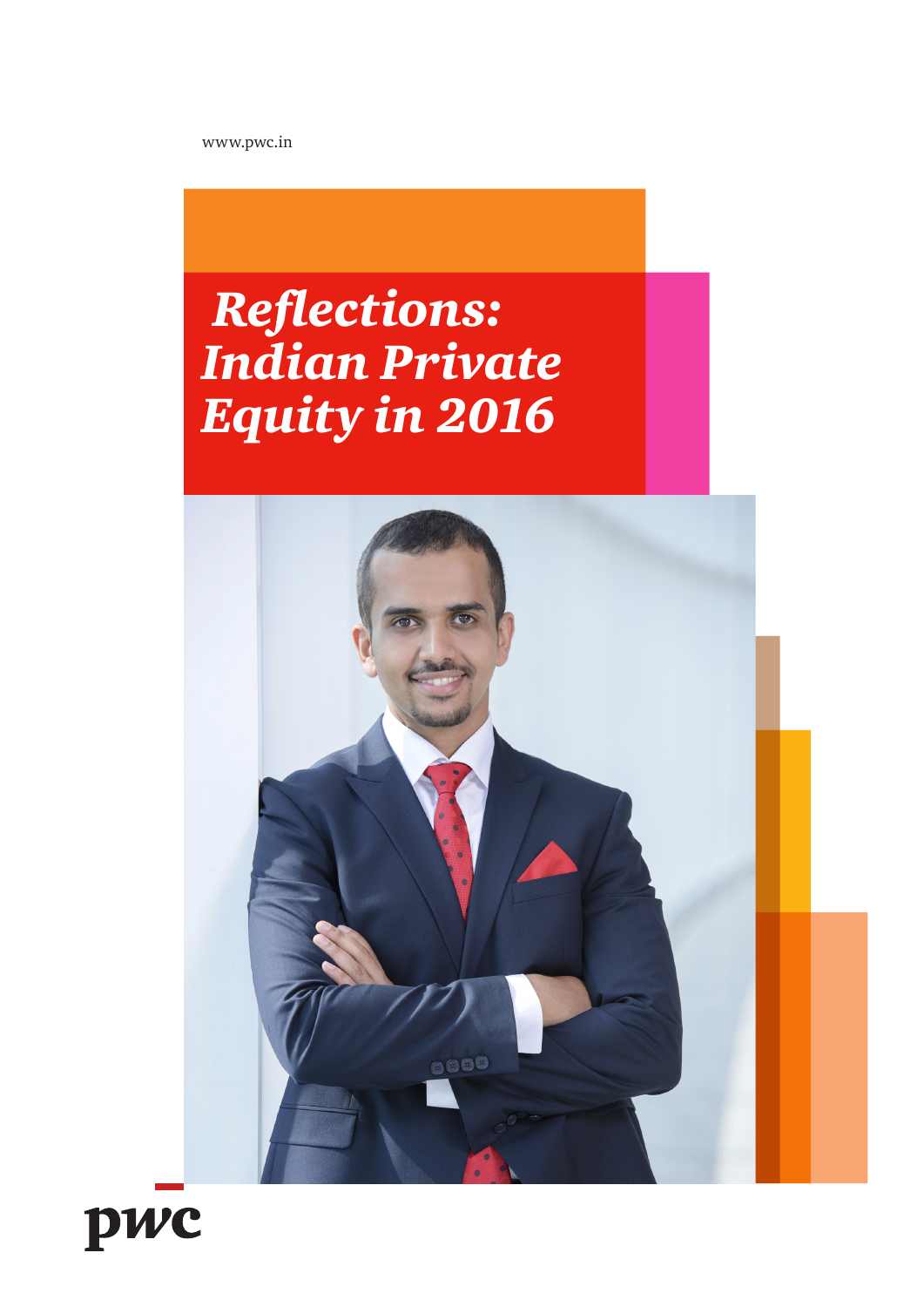# *2016 Overview*

**Private Equity (PE) investments in 2016 amounted to 16.3 billion USD\* across 652 deals. Compared to 2015, that spelt an 18% decline in terms of value and 23% decline in terms of volume.** India recorded USD 19.8 billion USD of PE investments across 852 deals in 2015.

Technology & E-commerce together accounted for c.31% of the PE investments in 2016, despite a 51% decline in E-commerce. Technology start-ups, however, continued to receive funding in 2016 and garnered USD 300 million in investments during the year. Financial Services attracted USD 2.7 billion worth of PE investments in 2016, with a 7% increase in deal volume as compared to 2015; majority of the investments were in the NBFC/MFI space.

In 2016, Energy, Manufacturing and Telecom sectors also witnessed increased activity. The Energy sector received funding of USD 2 billion, a 41% increase over the previous year; this was driven by an increased interest in the Renewables space, specifically in the wind and solar segments. The Manufacturing sector too received USD 1.2 billion

funding, a 25% increase over last year. The Telecom sector reported the largest deal this year with the Reliance Communications' agreement to sell majority stake in its tower assets housed under Reliance Infratel to Brookfield Asset Management for around USD 1.7 billion.

Healthcare^ witnessed a 16% decline in value with USD 0.6 billion invested across 24 deals. While the sector generated interest right through the year, not many deals were consummated. Activity in the Consumer & Retail sector too picked up marginally with PE investments worth USD 0.7 billion in 2016, an 18% increase over 2015.

In terms of stage of funding, Late growth and Buyouts together accounted for over 56% of the investment value in 2016 with a combined value of USD 9.2 billion across 116 deals. This was partly due to the higher levels of activity from sovereign wealth and pension funds, in particular in the second half of the year. Not surprisingly, early stage and growth investments witnessed a decline with USD 1 billion and USD 4 billion worth of investments respectively.

**2016 saw exits worth USD 7.2 billion across 198 deals, which was around 25% decline in value compared to USD 9.5 billion in the previous year.** Volume of exits also declined by 27% between 2015 and 2016. In terms of sectors, Manufacturing witnessed maximum exit activity (USD 2 billion), closely followed by Technology & E-commerce (USD 1.5 billion) and Financial Services (USD 1.1 billion). Over 42% of the exit value was contributed by strategic sales, and this could be a precursor to higher corporate buyer activity in 2017.

*\*Figures as on December 15, 2016 and exclude real estate deals.* 

*^Excludes Life sciences, Pharmaceuticals and Medical Devices & Apps*

*Source: Venture Intelligence*

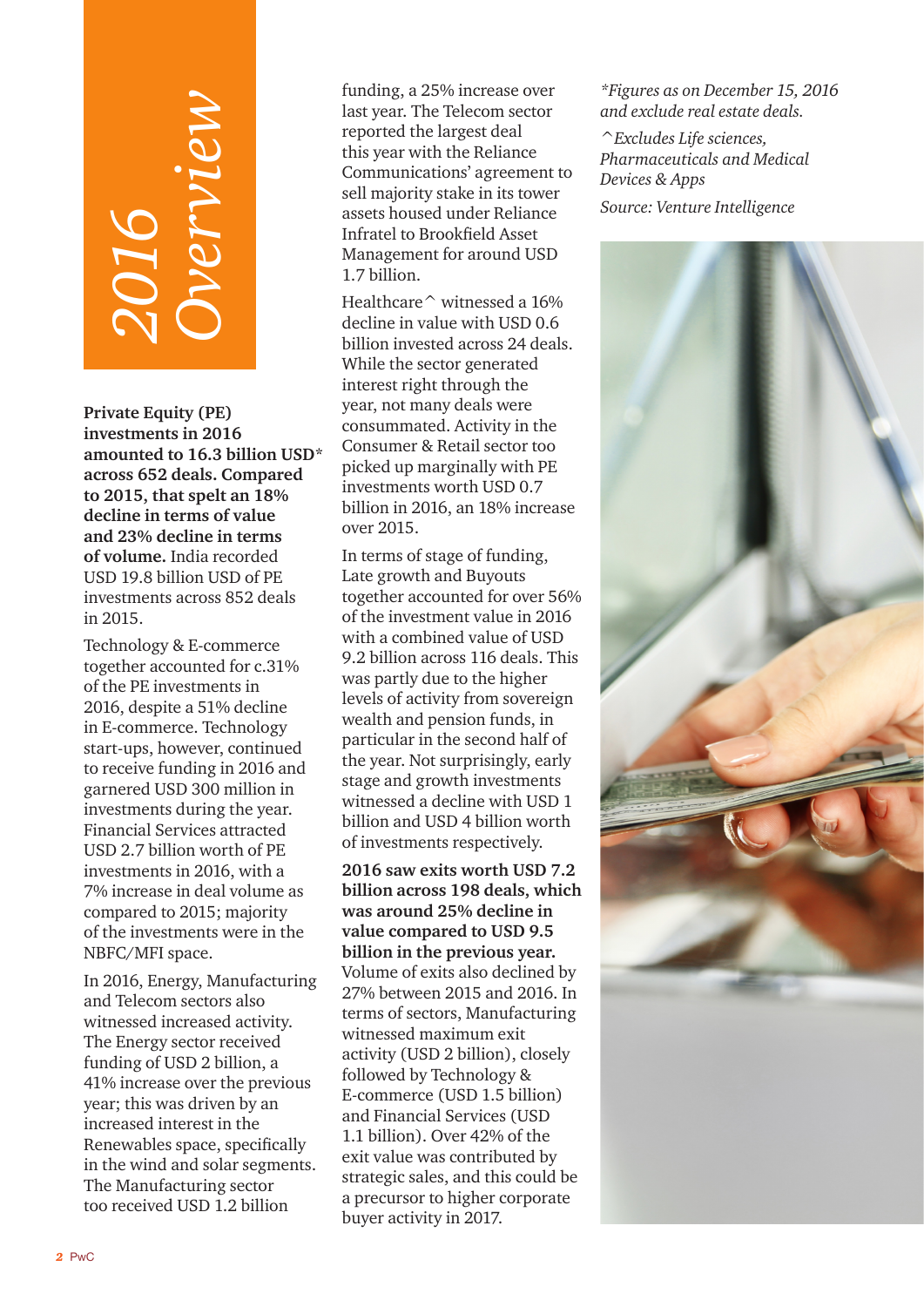# *Outlook for 2017*

Even though 2016 saw lower levels of PE investments, it is noticeable that PE investments across 2015 and 2016 broke through the USD 9 – 11 billion levels of the previous 3 – 4 years; likewise the exit levels across the two years have been significantly higher than previous years. **2017 is expected to see some volatility** owing to a host of domestic and global factors and this could make it an interesting year for Private Equity investors in India.

- a. The impact of demonetisation on businesses is now surfacing gradually. Certain businesses have been impacted by it, and would need to re-align their business strategies, in particular their short term goals. The Goods and Services Act is also expected to come into force in 2017. Both of these could impact India's growth trajectory, and investors need to watch out for the impact there-of which is expected to go beyond the traditional consumer centric businesses.
- b. Availability of debt financing is likely to be higher in 2017 as banks attempt to increase the size of their loan book with available funding. In doing so, they are quite likely to challenge various nonbanking finance channels.
- c. The Bankruptcy and Insolvency code has been enacted. However, all the enabling regulations are not in place; it could be a pathbreaking legislation and could trigger significant levels of activity that equity investors would keenly watch out for.
- d. Global political and economic volatility may impact certain industry segments – technology outsourcing and pharmaceutical sectors are the obvious ones. Brexit and some other global political changes hinge on nationalist fervor and could have an impact on flow of funds into India in 2017. The muchanticipated interest rate hikes in the US will perhaps be the biggest trigger for flow of funds back to the US and potentially result in a depreciation of emerging market currencies, including the INR.
- e. Global investors have also looked at yield play in Indian investments through 2015 and 2016. Owing to various changes expected, it would be interesting to see to what extent this continues in 2017.
- f. With OPEC reaching a consensus on cutting back production, the Middle East economies should see bounceback and will potentially compete with other emerging markets to attract flow of investments into the region from both ME SWFs and other global investors.

The above factors would impact both public and private markets; how the public markets react to the changes would also influence the opportunity for private investors.

**From a sector standpoint**, technology-enabled businesses continue to find favour with

early stage private investors. This is a clear trend that one sees continuing in 2017. Health services including diagnostics, renewables and infrastructure services together with certain consumer derivative sectors seem to be well positioned.

Continued deleveraging by conglomerates of non-core business, succession issues in families and secondary PE deals are other expected triggers. The pension funds have been particularly active in India and sewed up a number of deals in the second half of 2016. We expect this to continue in 2017, with numerous opportunities to support deleveraging of Indian balance sheets and sector consolidation.

The Foreign Direct Investment Policy has witnessed significant liberalisation and reforms in various sectors including defence, insurance that could result in more activities in these sectors. Finally, the tax and regulatory framework for the Real Estate Investment Trust (REIT) and Infrastructure Investment Trust (InvIT) regimes have been enabled. So 2017 is likely to see some public offers in the infrastructure space, and possibly allow exit to some existing private investors.

**We do expect the momentum at the end of 2016 to continue in the first quarter of 2017**, spurred by the tax exemption available on investments made until 31 March 2017 from Mauritius. Whether the rest of the year would keep up the pace and indeed show greater levels of activity would be dependent on how the Indian economy in general and businesses in specific respond to the expected volatility to follow.